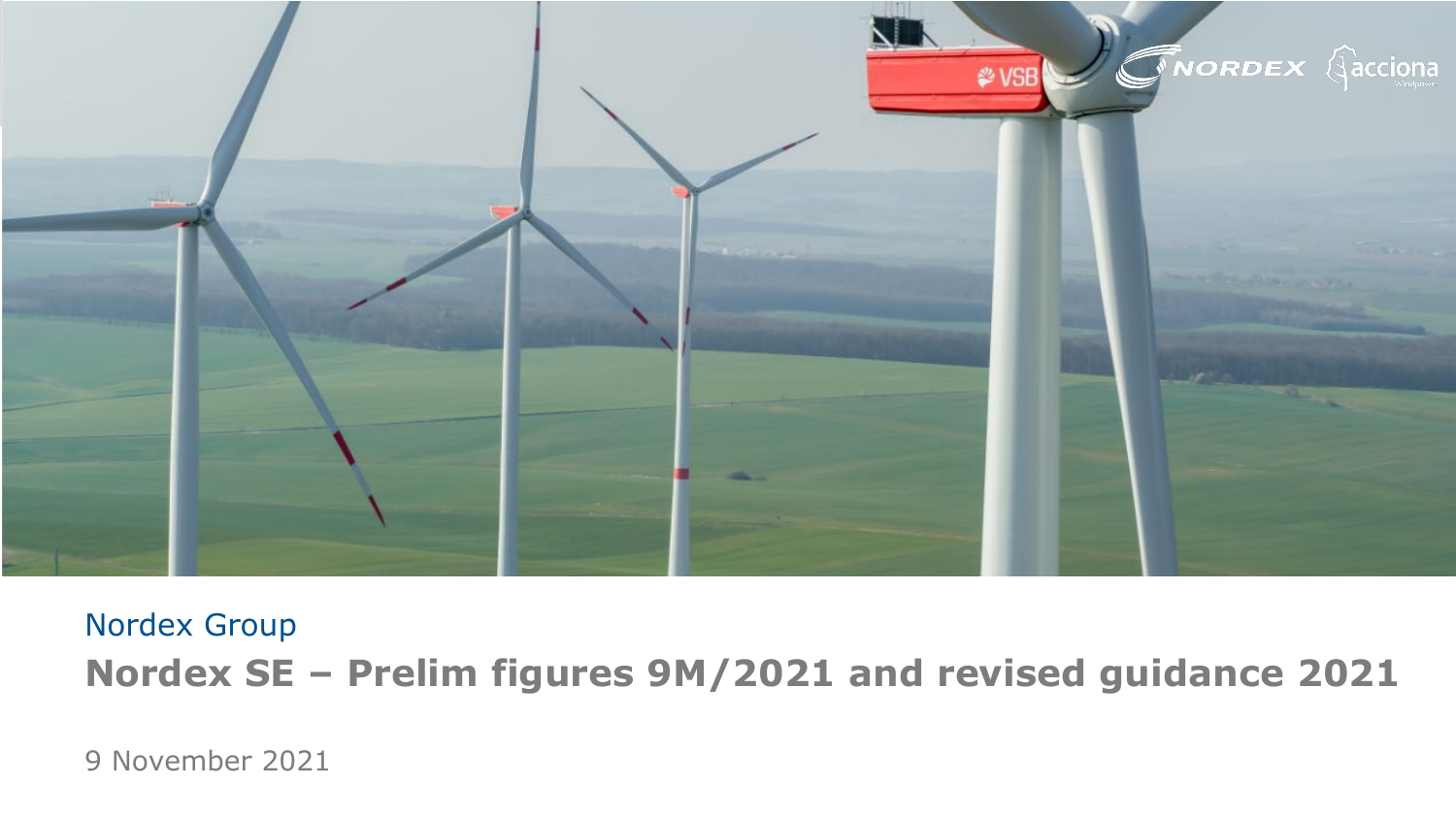# **Update on preliminary 9M/2021 performance**





# **EBITDA (€mn)\***



# **Order book (€mn)**







# **Equity ratio (%)**



### **Comments**

- › **Strong balance sheet** with
- › **€871mn cash** on the back of rights issue and positive free cash flow in the quarter
- › Negative 7.7% working capital level on track
- › Much stronger equity ratio
- › **Growth in sales** supported by continued strong execution despite ongoing supply chain disruptions
- › 9M/2021 EBITDA margin at 2.5%
- › **Stable turbine order book,** thanks to continued positive order intake momentum

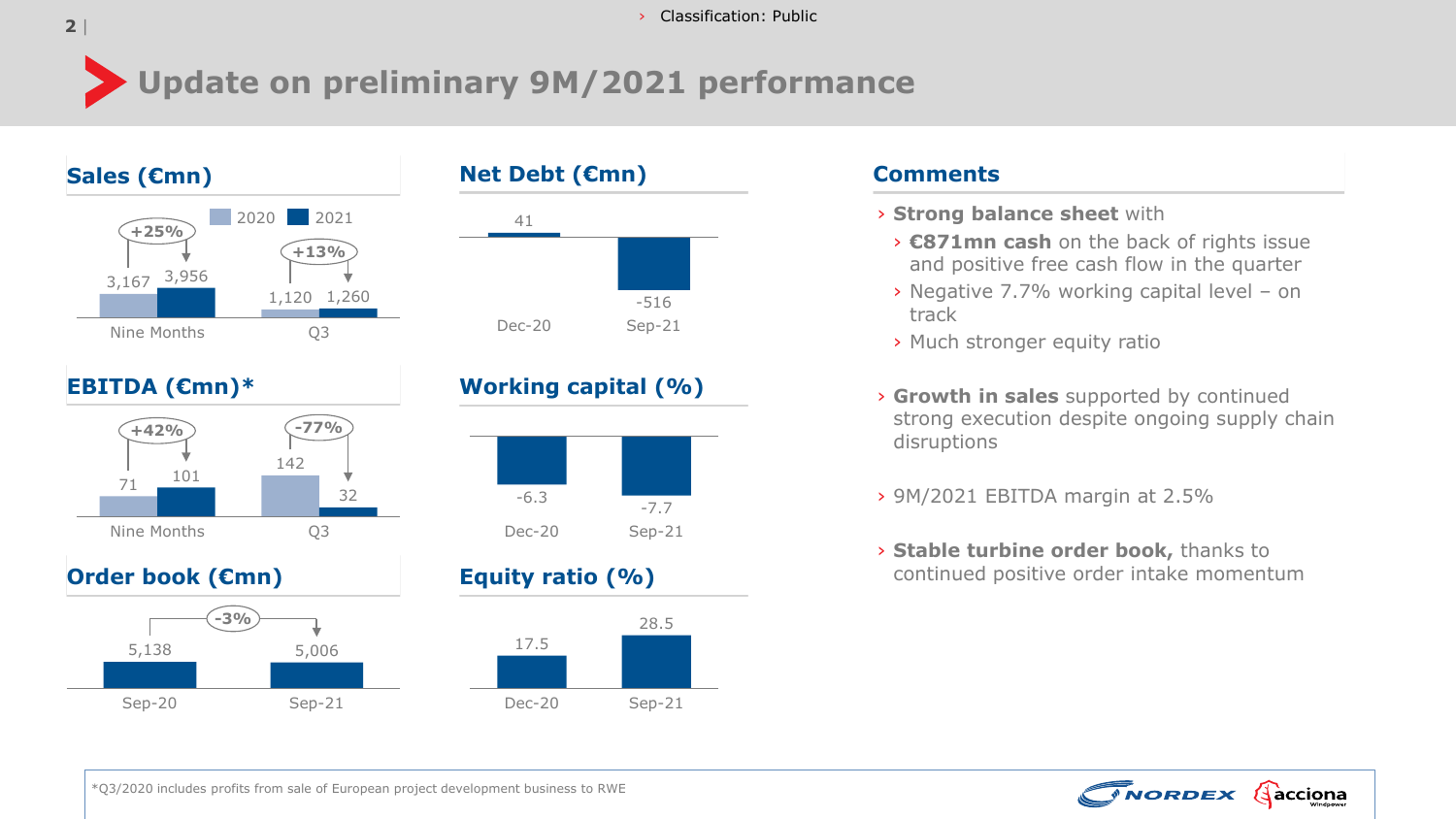# **Long-term drivers for wind are only getting stronger**

- › Accelerating policy momentum across the globe:
	- › The **EU** increased 2030 emission reduction target to 55% and aims for **net zero by 2050**
	- › The **US** plans to reduce emissions to half the level of 2005 by 2030 and aims for a **carbon-free power sector by 2035**
	- › **China** adopted a **net zero target by 2060**
- › Wind and solar PV comprised ONLY 10% of total electricity generation in 2020 - **drastic additions needed** to meet targets
- › Growing demand for **green hydrogen** could turbocharge the outlook for renewables

# **Green energy targets1 Levelized cost of energy (LCOE)** – Oct 2020**<sup>2</sup> Takeaways**



- › **Huge gap** between current renewable energy penetration vs government targets across the world - A **multi-decade growth cycle** for wind in motion
- › Wind and solar beating conventional sources already, while LCOE increases expected for gas and coal after recent price iump<sup>3</sup>
- › Onshore wind will continue to be competitive even after compensating for recent cost increases



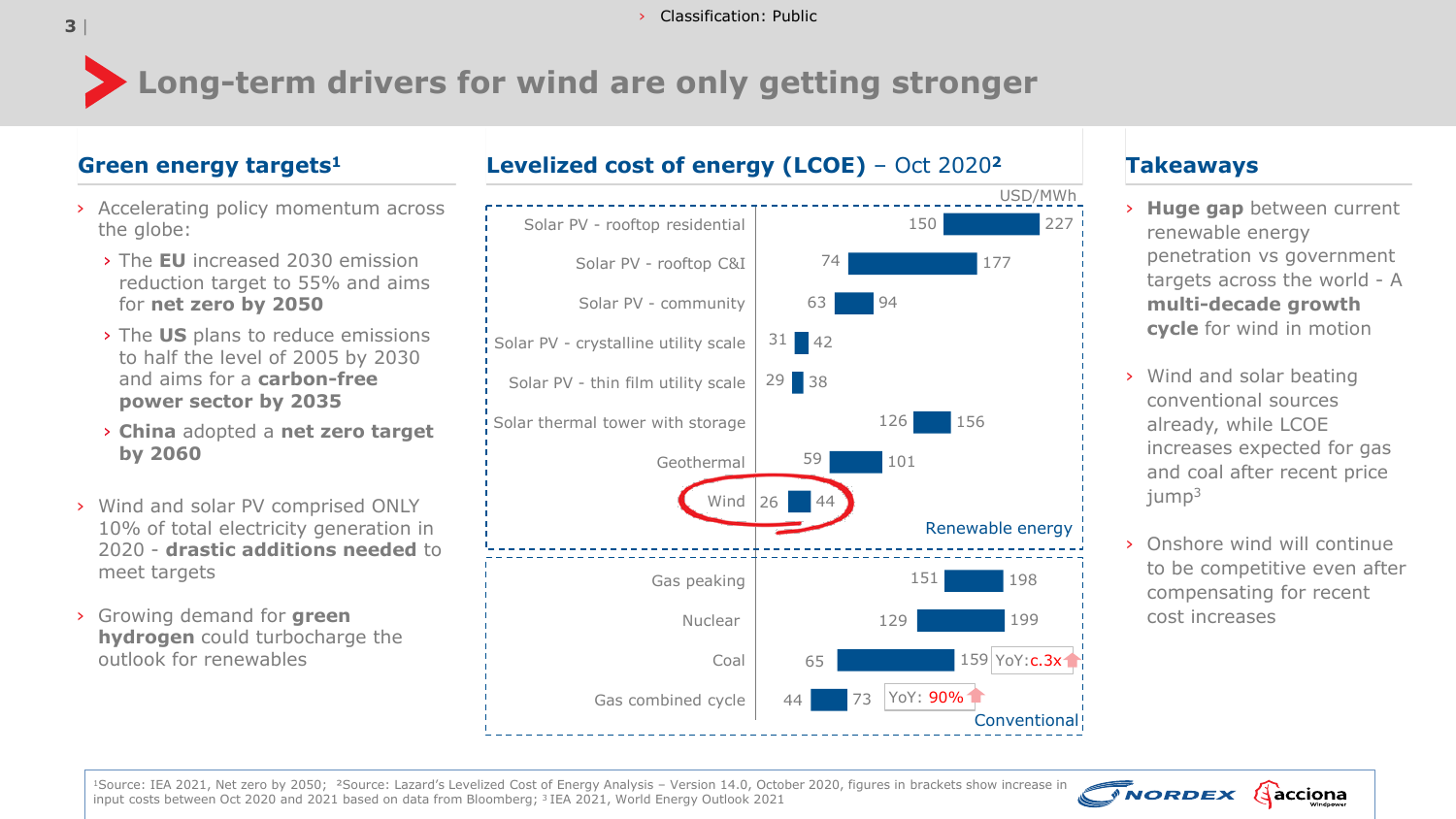#### <sup>|</sup> › Classification: Public

# **Nordex order intake momentum intact within improving pricing environment**

## **Auction results are increasing from their lows in 2018/19\***



## **Nordex order intake (MW)**



#### **Comments**

- › Power prices improving from lows of 2018/19
- › However turbine prices relatively flat
- › Constructive client feedback on cost passthrough to date
- › Nordex continuing with strong order intake momentum in 2021
- › Better visibility for 2021 and 2022 revenue, supported by strong execution despite external supply chain challenges and shortages
- › **Tightening 2021 sales guidance to the**



\* BNEF 2021, 3Q 2021 Global Auctions and Tender Results; values indicate lowest average auction price in 2018/19 and highest average auction price in the latest onshore wind auction which has taken place in the respective country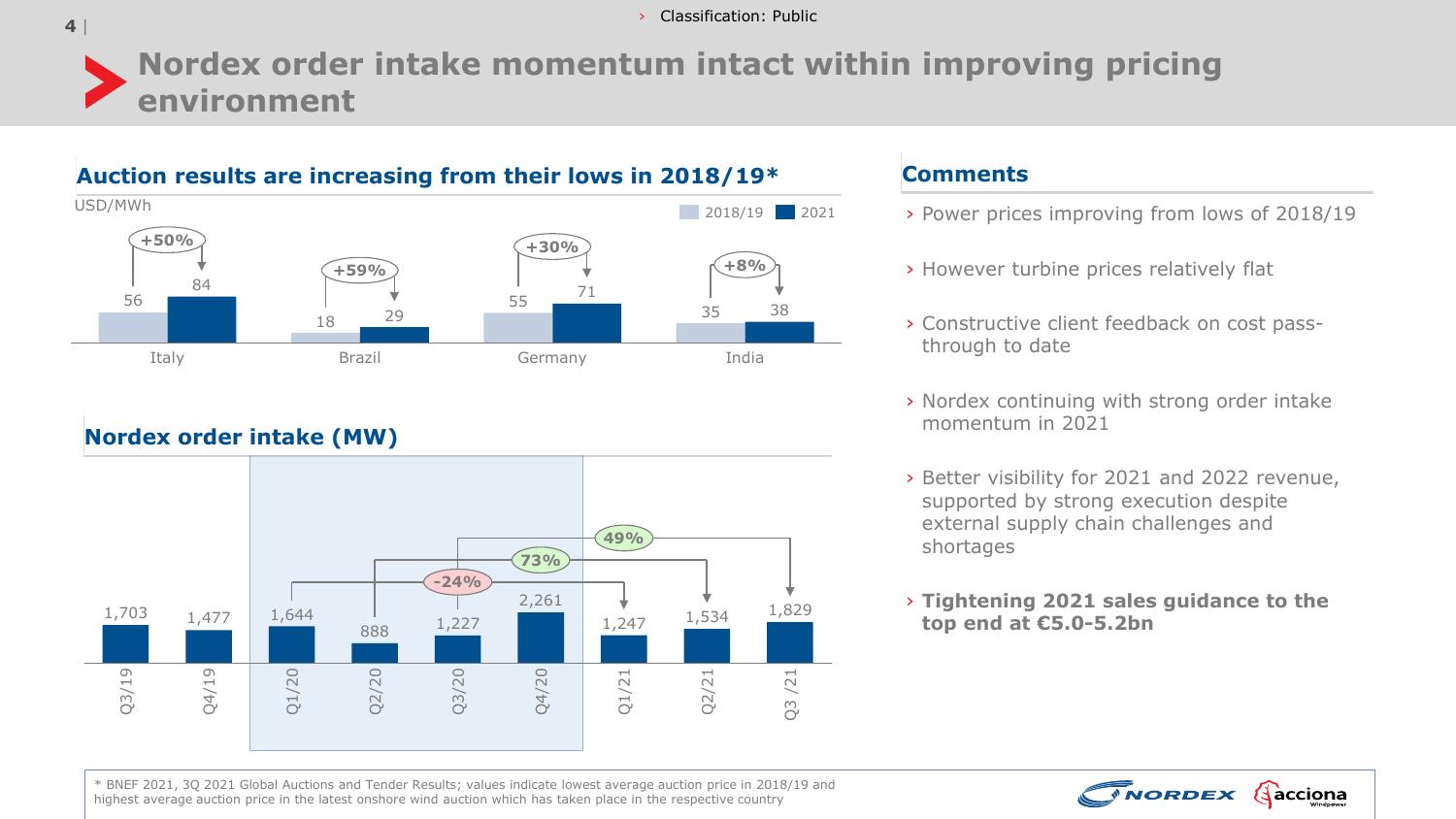

**However, continued inflationary pressures and headwinds in logistics likely to impact margins in the short term**

## Global container freight index<sup>1</sup> 07/21 08/21 09/21 10/21 6,970 10,839 **+56%** June 2020 – June 2021 Q3 2021 USD USD 07/20 07/21 1,556 6,970 **348%**

# Price development for selected commodities (last 12 months)



## **Inflationary pressures**

- › Continued and **increasing inflationary pressures in Q3** vs earlier expectations, particularly in the **shipping market**
- › Higher shipping costs and vessel shortages continue to disrupt supply chains, impact timelines and increase costs
- › Other commodities also volatile, but less so compared to shipping
- › Transitory impact on margins in 2021 and 2022 expected

# **Nordex views**

- › Cost pass-through possible in the mid-term, but unlikely to be 100% effective in the short term
- › Company programme on track to partially offset the cost pressures
- › **Expected financial impact of c. 2-3% in 2021, mainly due to headwinds in logistics**



1Source: Freightos Baltic Index, [https://fbx.freightos.com/;](https://fbx.freightos.com/) ²Epoxy Resin Standard, Liquid (Asia Pacific-low-spot prices "DEL" drums) in EUR/t; <sup>3</sup>Non-alloy structural steel, S355J0 (1.0553), <sup>4</sup>LME (3 Months)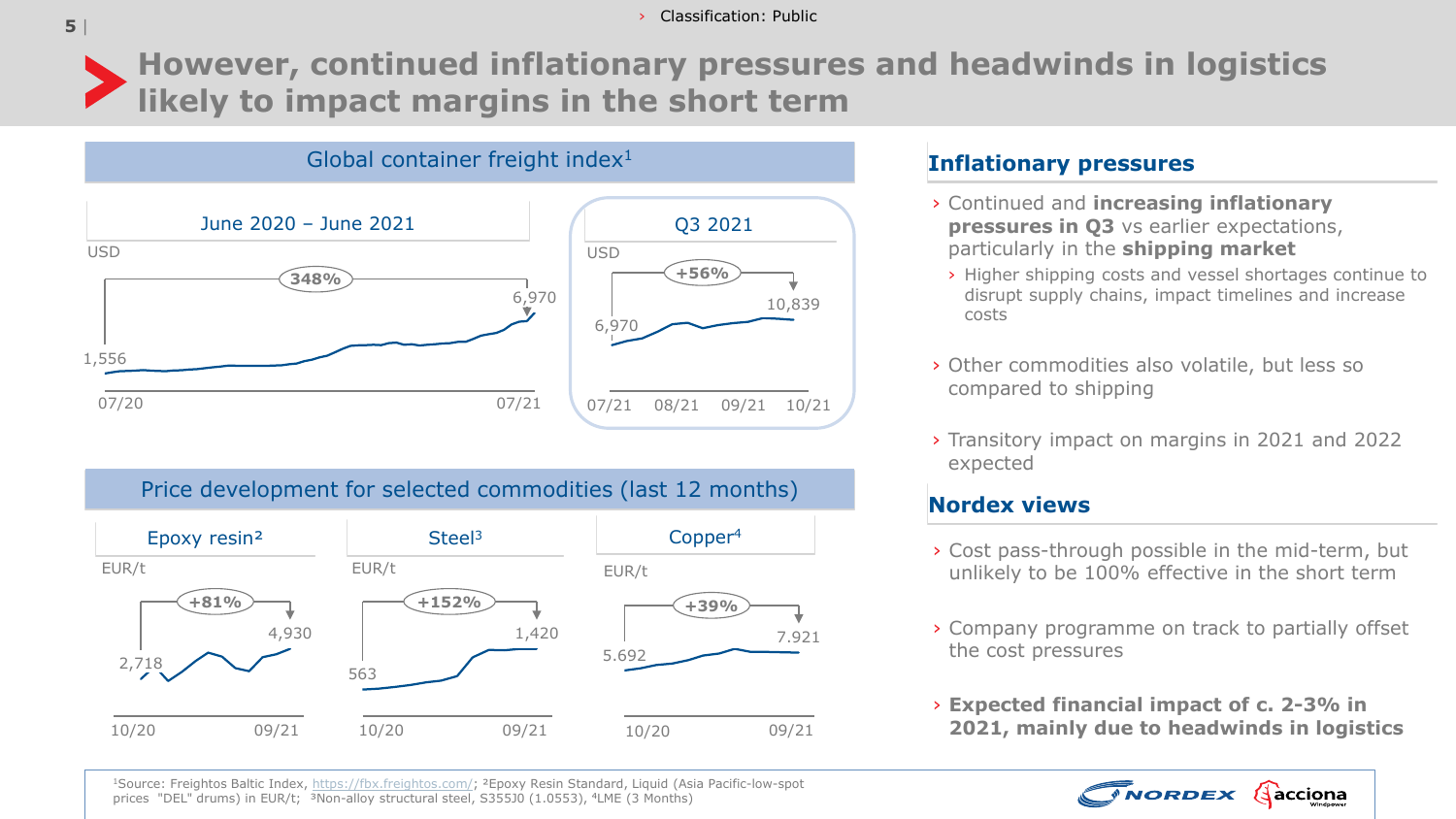

|                        | Old Guidance       | <b>Revision</b>    |  |
|------------------------|--------------------|--------------------|--|
| Sales:                 | EUR $4.7 - 5.2$ bn | EUR $5.0 - 5.2$ bn |  |
| <b>EBITDA margin:</b>  | $4.0 - 5.5\%$      | Around 1%          |  |
| Working capital ratio: | below -6%          | No Change          |  |
| CAPEX:                 | approx. EUR 180m   | No Change          |  |
|                        |                    |                    |  |

Please note the assumptions underlying the guidance are subject to greater uncertainties than normal

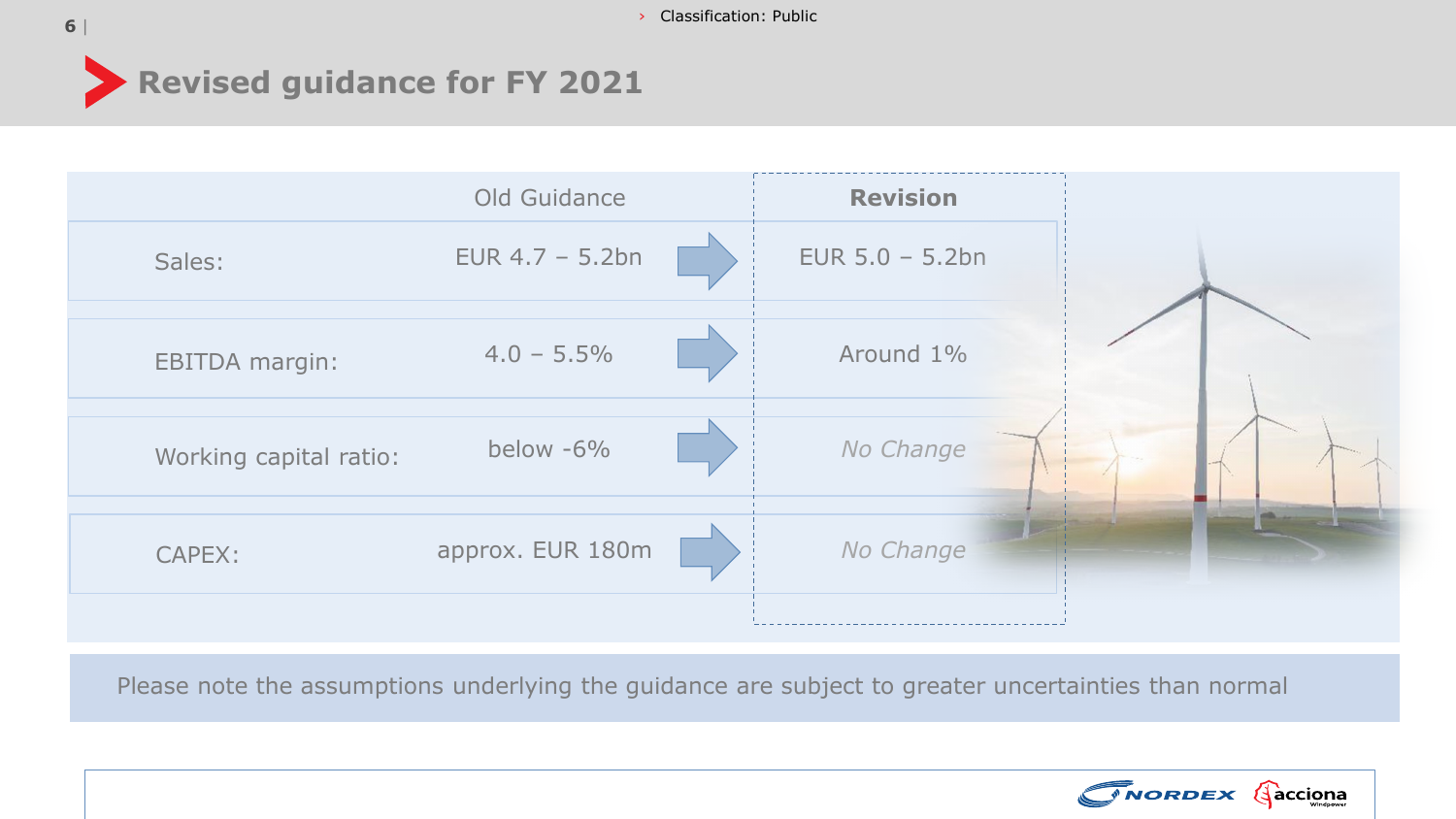

|                       |                                         | <b>Revision</b> |
|-----------------------|-----------------------------------------|-----------------|
| Sales:                | $\sim$ EUR 5.0bn<br>(in the short term) | No Change       |
| <b>EBITDA</b> margin: | 8% in FY 2022                           | 8% in mid term  |
| Capacity:             | $6$ GW+                                 | No Change       |
|                       |                                         |                 |

### **Comments**

- › 2021 and 2022 to be impacted by supply chain inflation until compensated by pass-through to customers
- › During transition margins expected to experience additional pressure
- › Return to normalized levels of margins still feasible in the midterm

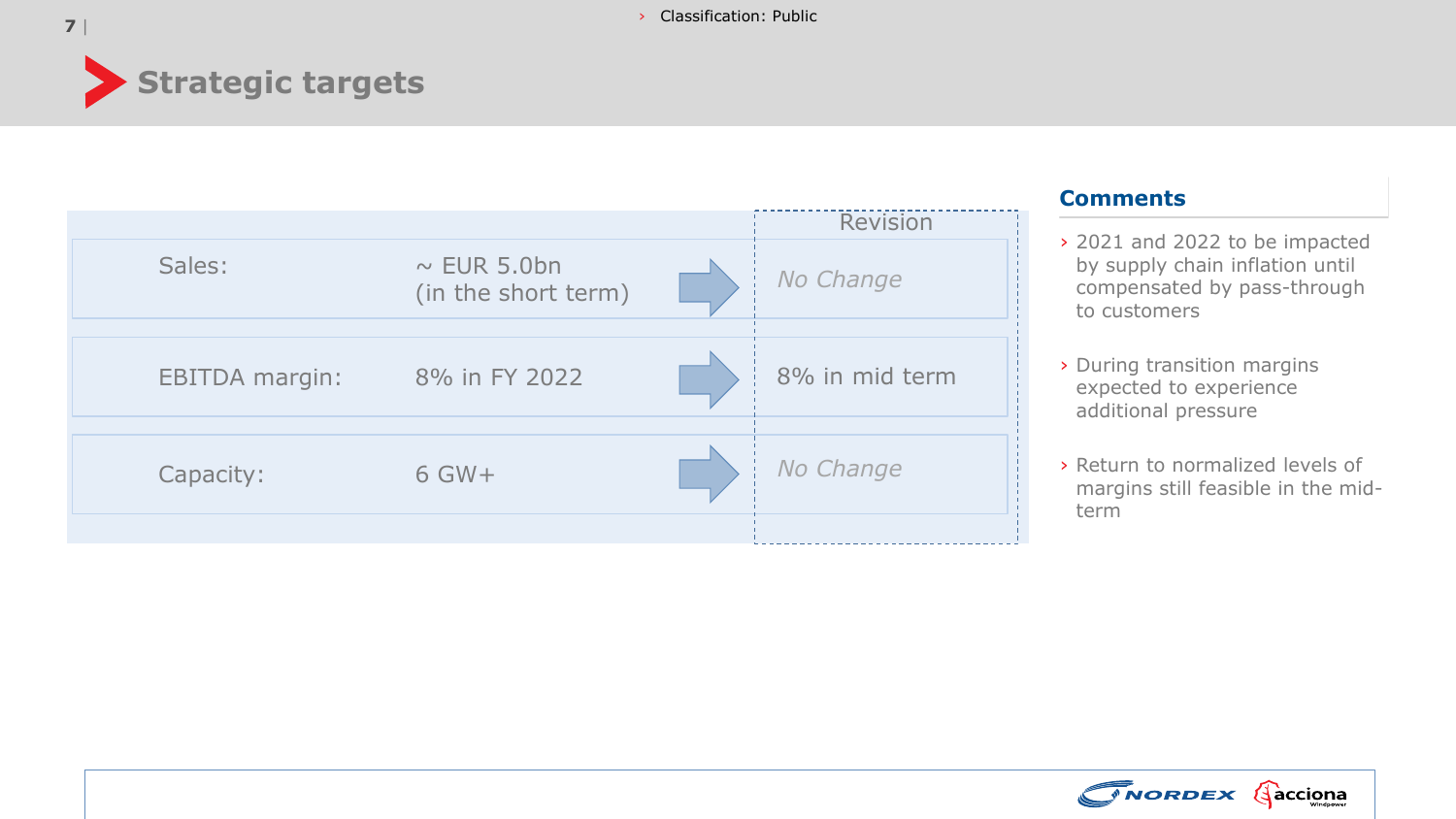<sup>|</sup> › Classification: Public